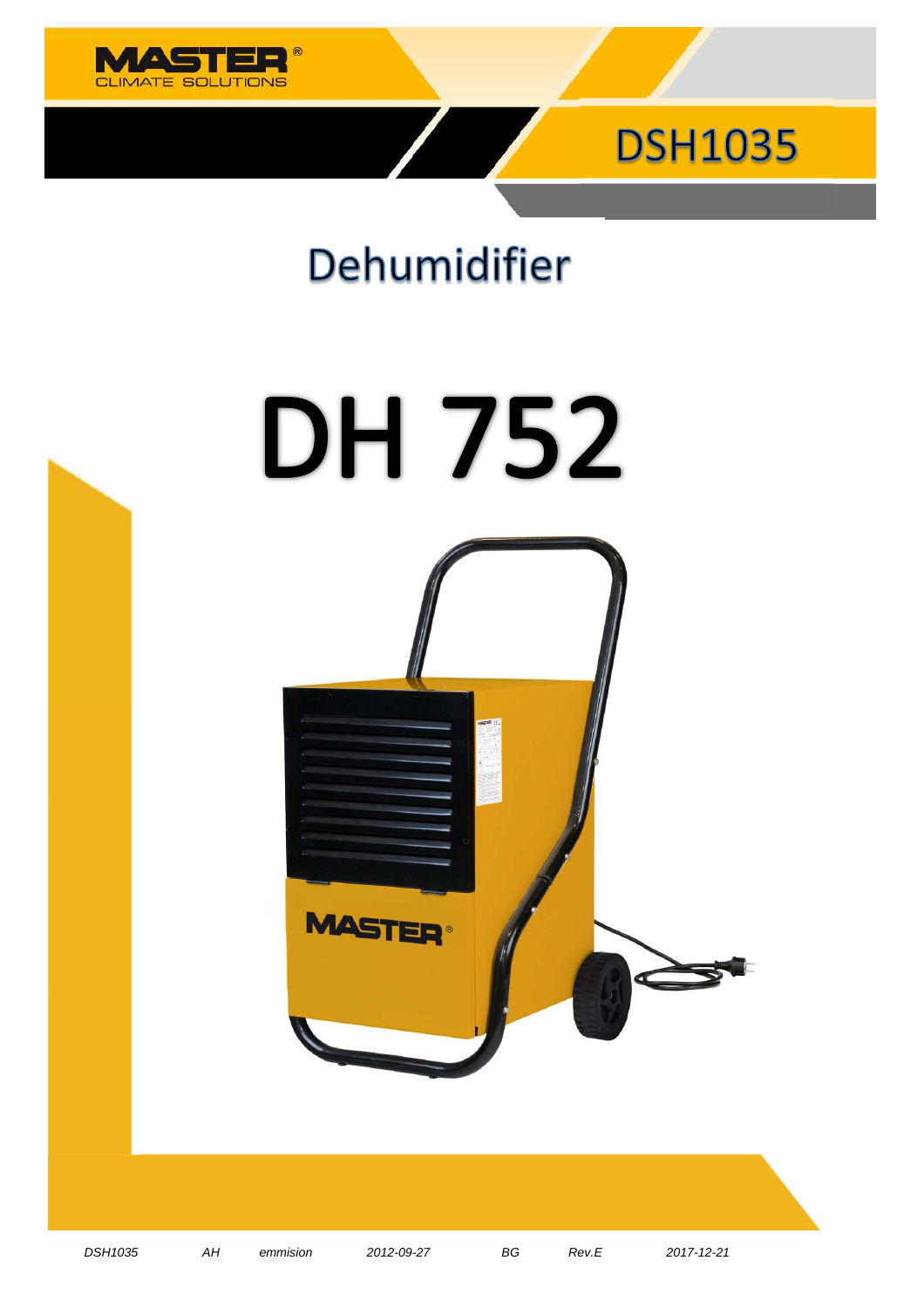

## **FUNCTIONING PRINCIPLES**



This dehumidifier controls humidity by forcing excess moisture to condense from the air into the unit as it passes over the cooling elements. Contact with this cold surface causes the moisture in the air to condense. This condensed water the drains safely into the water tank. The dried air then passes through a warmed coil where it is slightly warmed and reenters the room at a slightly elevated temperature.

### **TECHNICAL DATA**

| Capacity (30°C/80%Rh)             | I/24h             | 47,2         | Refrigerant             |              | <b>R410a</b> |  |
|-----------------------------------|-------------------|--------------|-------------------------|--------------|--------------|--|
| Capacity (20°C/60%Rh)             | I/24h             | 20,3         | <b>Refrigerant mass</b> | $\mathsf{g}$ | 405          |  |
| <b>Working range</b>              | $C / \%Rh$        | 5-35 / 20-90 | $CO2$ equivalent        | $\mathbf{t}$ | 0,846        |  |
| Net weight                        | kg                | 30           | <b>GWP</b>              |              | 2088         |  |
| Gross weight                      | kg                | 36           | Power supply            | $\vee$       | $~220 - 240$ |  |
| Noise level                       | dBa               | 52           | Frequency               | <b>Hz</b>    | 50           |  |
| Air flow                          | m <sup>3</sup> /h | 350          | <b>Rated current</b>    | $\mathsf{A}$ | 4,2          |  |
| Tank capacity                     | L                 | 5,7          | Power consumption       | W            | 810          |  |
| <b>PACKING</b>                    |                   |              |                         |              |              |  |
| <b>Dimensions packing</b>         | mm                |              | 610x405x660             |              |              |  |
| <b>Dimensions utilization</b>     | mm                |              | 580x422x820             |              |              |  |
| Pieces per Euro-pallet            | $n^{\circ}$       |              | 12                      |              |              |  |
| Pieces per truck 80m <sup>3</sup> | $n^{\circ}$       |              | 384                     |              |              |  |
|                                   |                   |              |                         |              |              |  |